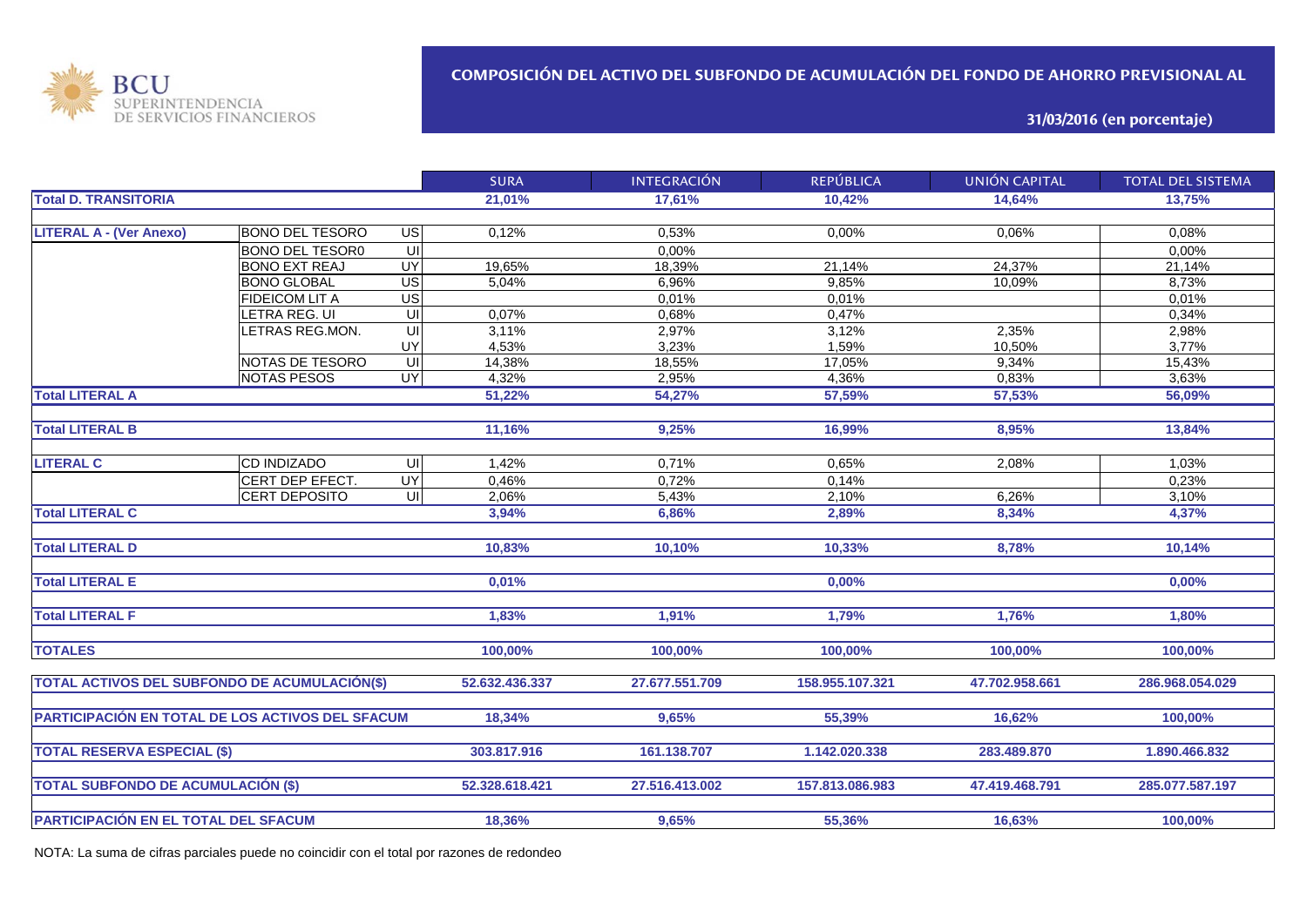# **A N E X O**

#### **MAYOR O IGUAL AL 2% DEL SUBFONDO DE ACUMULACIÓN** *31/03/16* **DETALLE DE LOS INSTRUMENTOS QUE COMPONEN EL LITERAL A CON PARTICIPACIÓN**

| COMPOSICIÓN                                         | LITERAL 'A'                 |    |        |                                   |
|-----------------------------------------------------|-----------------------------|----|--------|-----------------------------------|
| TIPO DE INSTRUMENTO                                 | <b>INSTRUMENTO</b>          |    |        | MONEDA % S/ACT FAP TOT. SISTEMA % |
| <b>BONOS DEL TESORO (BT - BL)</b>                   | <b>INSTRUMENTOS VARIOS</b>  | UI | 0.00%  |                                   |
|                                                     | <b>INSTRUMENTOS VARIOS</b>  | US | 0,08%  |                                   |
|                                                     | <b>SUB TOTAL</b>            |    |        | 0,08%                             |
| <b>BONOS EXTERNOS REAJUSTABLES (BEUY)</b>           | BEUY 00060 R270405EUYF      | UY | 4.13%  |                                   |
|                                                     | BEUY 00060 R281215EUYF      | UY | 3,32%  |                                   |
|                                                     | BEUY 00060 R300710EUYF      | UY | 7,38%  |                                   |
|                                                     | BEUY 00060 R370626EUYF      | UY | 4,70%  |                                   |
|                                                     | <b>INSTRUMENTOS VARIOS</b>  | UY | 1,61%  |                                   |
|                                                     | <b>SUB TOTAL</b>            |    |        | 21,14%                            |
| <b>BONOS GLOBALES (BE)</b>                          | BE 00060 F271027EUSF        | US | 5,16%  |                                   |
|                                                     | <b>INSTRUMENTOS VARIOS</b>  | US | 3,57%  |                                   |
|                                                     | <b>SUB TOTAL</b>            |    |        | 8,73%                             |
| <b>FIDEICOMISOS FINANCIEROS (FA)</b>                | <b>INSTRUMENTOS VARIOS</b>  | US | 0,01%  |                                   |
|                                                     | <b>SUB TOTAL</b>            |    |        | 0,01%                             |
| LETRAS DE REGULACIÓN MONETARIA CUPÓN 0 (LRM Y LRUI) | <b>INSTRUMENTOS VARIOS</b>  | UI | 0.34%  |                                   |
|                                                     | <b>INSTRUMENTOS VARIOS</b>  | UY | 3,77%  |                                   |
|                                                     | <b>SUB TOTAL</b>            |    |        | 4,10%                             |
| LETRAS DE REGULACIÓN MONETARIA (LBUI)               | <b>INSTRUMENTOS VARIOS</b>  | UI | 2,98%  |                                   |
|                                                     | <b>SUB TOTAL</b>            |    |        | 2,98%                             |
| <b>NOTAS DEL TESORO (NAUI)</b>                      | NAUI 0006000016EUIF20190127 | UI | 4,49%  |                                   |
|                                                     | <b>INSTRUMENTOS VARIOS</b>  | U  | 10,93% |                                   |
|                                                     | <b>SUB TOTAL</b>            |    |        | 15,43%                            |
| <b>NOTAS PESOS</b>                                  | NA 0006000008EUYF20200729   | UY | 2,89%  |                                   |
|                                                     | <b>INSTRUMENTOS VARIOS</b>  | UY | 0,74%  |                                   |
|                                                     | <b>SUB TOTAL</b>            |    |        | 3,63%                             |
| <b>TOTAL INSTRUMENTOS LITERAL 'A'</b>               |                             |    | 56.09% | 56,09%                            |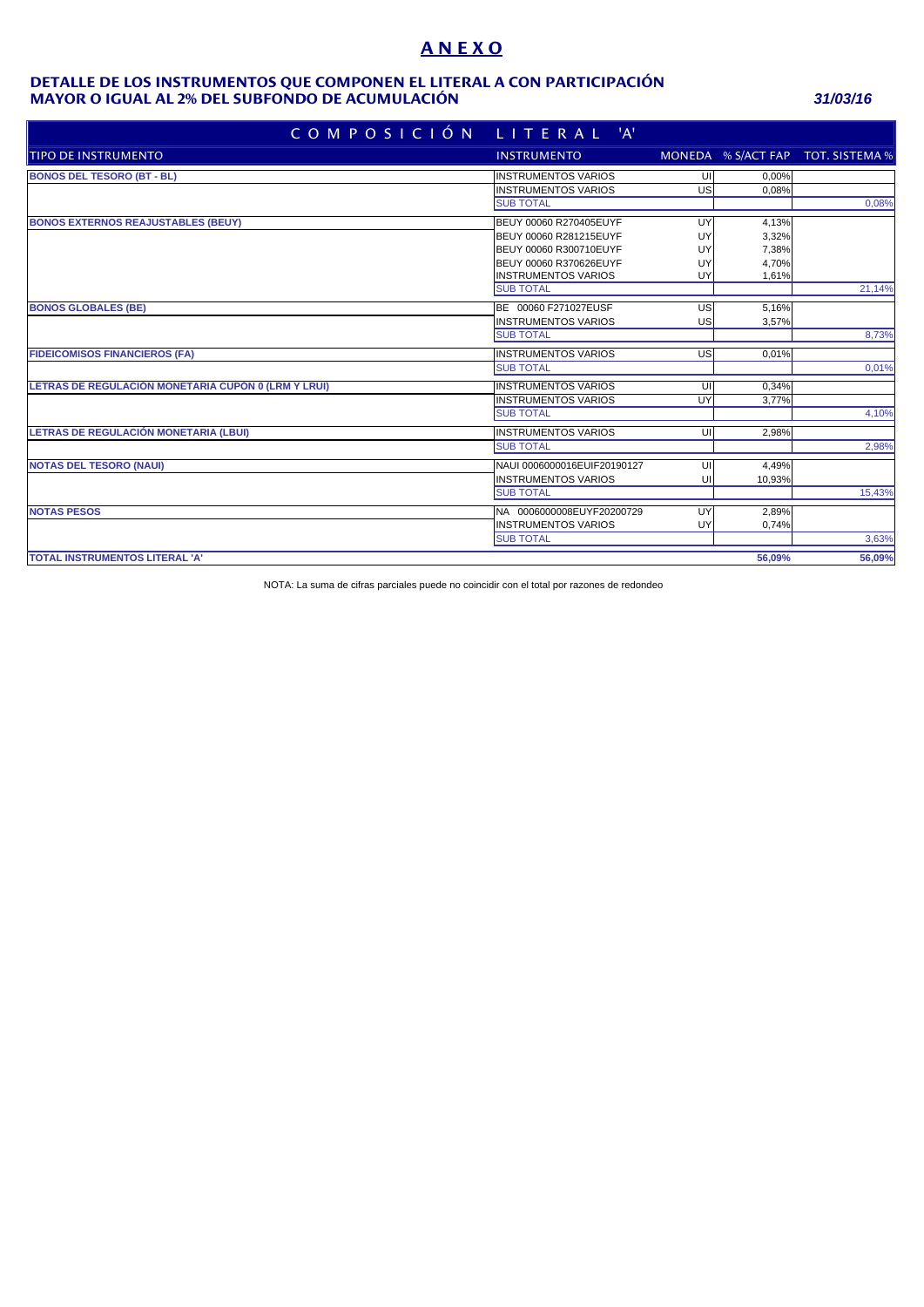

## **COMPOSICIÓN DEL ACTIVO DEL SUBFONDO DE RETIRO DEL FONDO DE AHORRO PREVISIONAL AL**

**31/03/2016 (en porcentaje)**

|                                                 |                        |           | <b>SURA</b>   | <b>INTEGRACIÓN</b> | <b>REPÚBLICA</b> | UNIÓN CAPITAL | <b>TOTAL DEL SISTEMA</b> |
|-------------------------------------------------|------------------------|-----------|---------------|--------------------|------------------|---------------|--------------------------|
| <b>Total D. TRANSITORIA</b>                     |                        |           | 14,66%        | 10,70%             | 10,59%           | 9,27%         | 11,02%                   |
|                                                 |                        |           |               |                    |                  |               |                          |
| <b>LITERAL G - (Ver Anexo)</b>                  | <b>BONO DEL TESORO</b> | <b>US</b> |               | 0.67%              | 0,00%            |               | 0.05%                    |
|                                                 | <b>BONO DEL TESOR0</b> | UI        | 0,58%         |                    | 0,48%            | 1,10%         | 0,56%                    |
|                                                 | <b>BONO EXT REAJ</b>   | UY        | 5,92%         | 4.92%              | 3.56%            | 4,73%         | 4,19%                    |
|                                                 | <b>BONO GLOBAL</b>     | US        |               | 0,07%              |                  |               | 0,00%                    |
|                                                 | <b>ETRA REG. UI</b>    | UI        |               | 4,55%              | 4,13%            | 5,07%         | 3,66%                    |
|                                                 | LETRAS REG.MON.        | UI        | 4,96%         | 8,19%              | 17,25%           | 9,25%         | 13,57%                   |
|                                                 |                        | UY        | 17,42%        | 26,91%             | 21,67%           | 31,88%        | 22,90%                   |
|                                                 | NOTAS DE TESORO        | UI        | 29.07%        | 22.63%             | 15.92%           | 16,12%        | 18,40%                   |
|                                                 | <b>NOTAS PESOS</b>     | UY        | 2,87%         | 3.02%              | 7.22%            | 2,51%         | 5,57%                    |
| <b>Total LITERAL G</b>                          |                        |           | 60,82%        | 70,96%             | 70,23%           | 70,66%        | 68,90%                   |
|                                                 |                        |           |               |                    |                  |               |                          |
| <b>LITERAL H</b>                                | <b>CERT DEP EFECT.</b> | UY        | 0,49%         |                    |                  | 0,20%         | 0.10%                    |
|                                                 | <b>CERT DEPOSITO</b>   | UI        | 14,42%        | 11.10%             | 8,23%            | 11,49%        | 9,86%                    |
|                                                 |                        | UY        |               |                    | 1,04%            |               | 0,65%                    |
| <b>Total LITERAL H</b>                          |                        |           | 14,90%        | 11,10%             | 9,27%            | 11,68%        | 10,62%                   |
| <b>Total LITERAL I</b>                          |                        |           | 6,80%         | 5,10%              | 6,94%            | 5,39%         | 6,57%                    |
|                                                 |                        |           |               |                    |                  |               |                          |
| <b>Total LITERAL K</b>                          |                        |           | 2,81%         | 2,14%              | 2,97%            | 2,99%         | 2,89%                    |
| <b>TOTALES</b>                                  |                        |           | 100,00%       | 100,00%            | 100,00%          | 100,00%       | 100,00%                  |
|                                                 |                        |           |               |                    |                  |               |                          |
| <b>TOTAL ACTIVOS DEL SUBFONDO DE RETIRO(\$)</b> |                        |           | 8.197.714.726 | 3.404.953.381      | 33.677.275.689   | 8.125.914.599 | 53.405.858.394           |
|                                                 |                        |           | 15,35%        | 6,38%              | 63,06%           | 15,21%        | 100,00%                  |
| PARTICIPACIÓN EN TOTAL DE LOS ACTIVOS DEL SFRET |                        |           |               |                    |                  |               |                          |